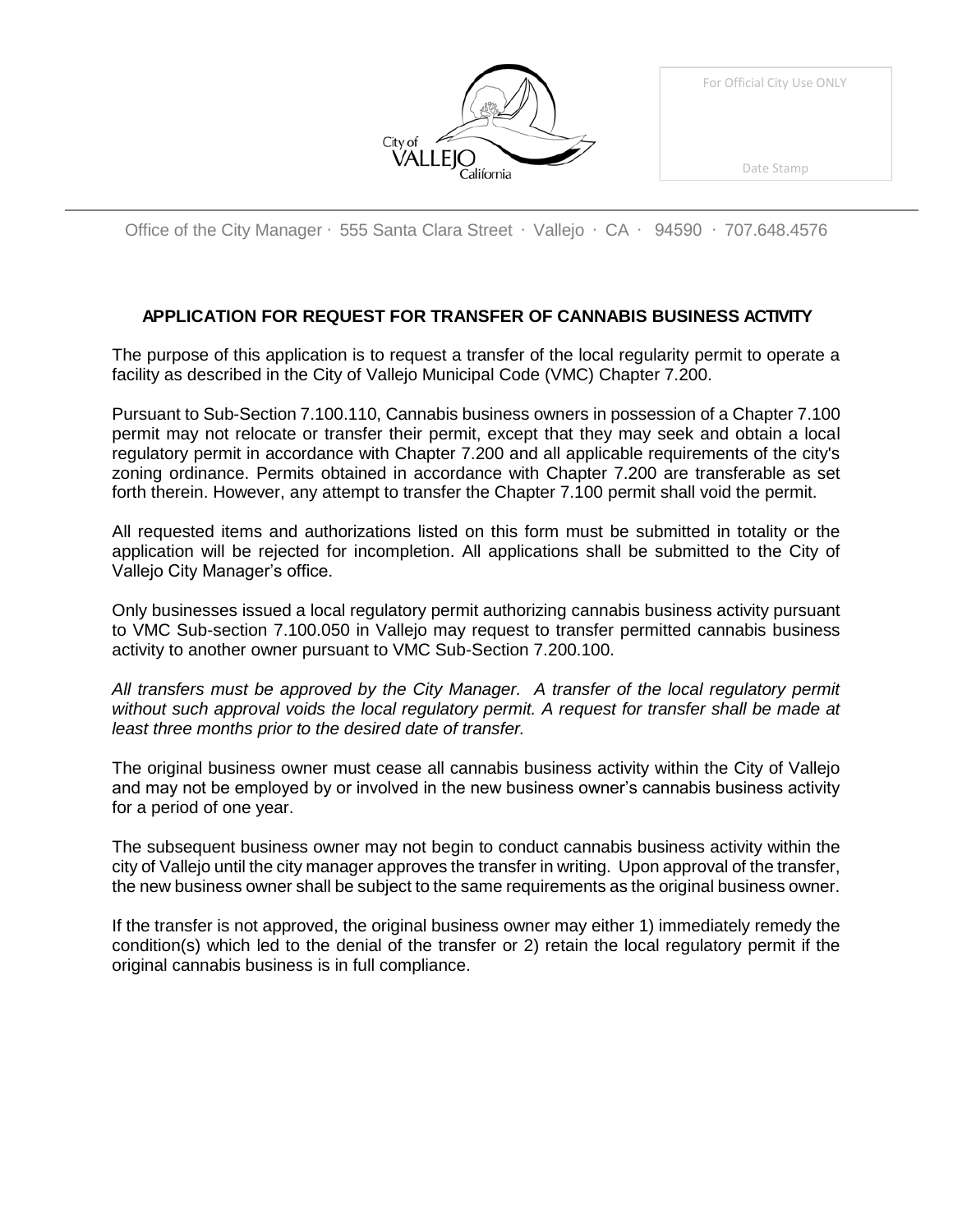### CITY OF VALLEJO APPLICATION FOR REQUEST FOR TRANSFER OF CANNABIS BUSINESS ACTIVITY

# Section 1 - Cannabis Business Code Compliance

| <b>Original Cannabis Business</b>   |
|-------------------------------------|
|                                     |
|                                     |
|                                     |
|                                     |
|                                     |
|                                     |
| <b>Subsequent Cannabis Business</b> |
|                                     |
|                                     |
|                                     |
|                                     |
|                                     |
|                                     |

- 1. The original and subsequent cannabis business owners shall submit a joint *Cannabis Local Regulatory Permit Application* pursuant to VMC Sub-section 7.200.100.C. to demonstrate compliance with Sub-section 7.200.060 and 7.200.070. At the time of the transfer request, payment of all city and state taxes must be current, and the cannabis business must be in good standing, and in compliance with all state and local laws. (*attach and label #1.1*)
- 2. The original business owner and the subsequent business owner must provide a notarized letter signed by each declaring their intent to transfer the business, and their joint request that the local regulatory permit be approved for transfer by the City of Vallejo. (*attach and label #1.2*)